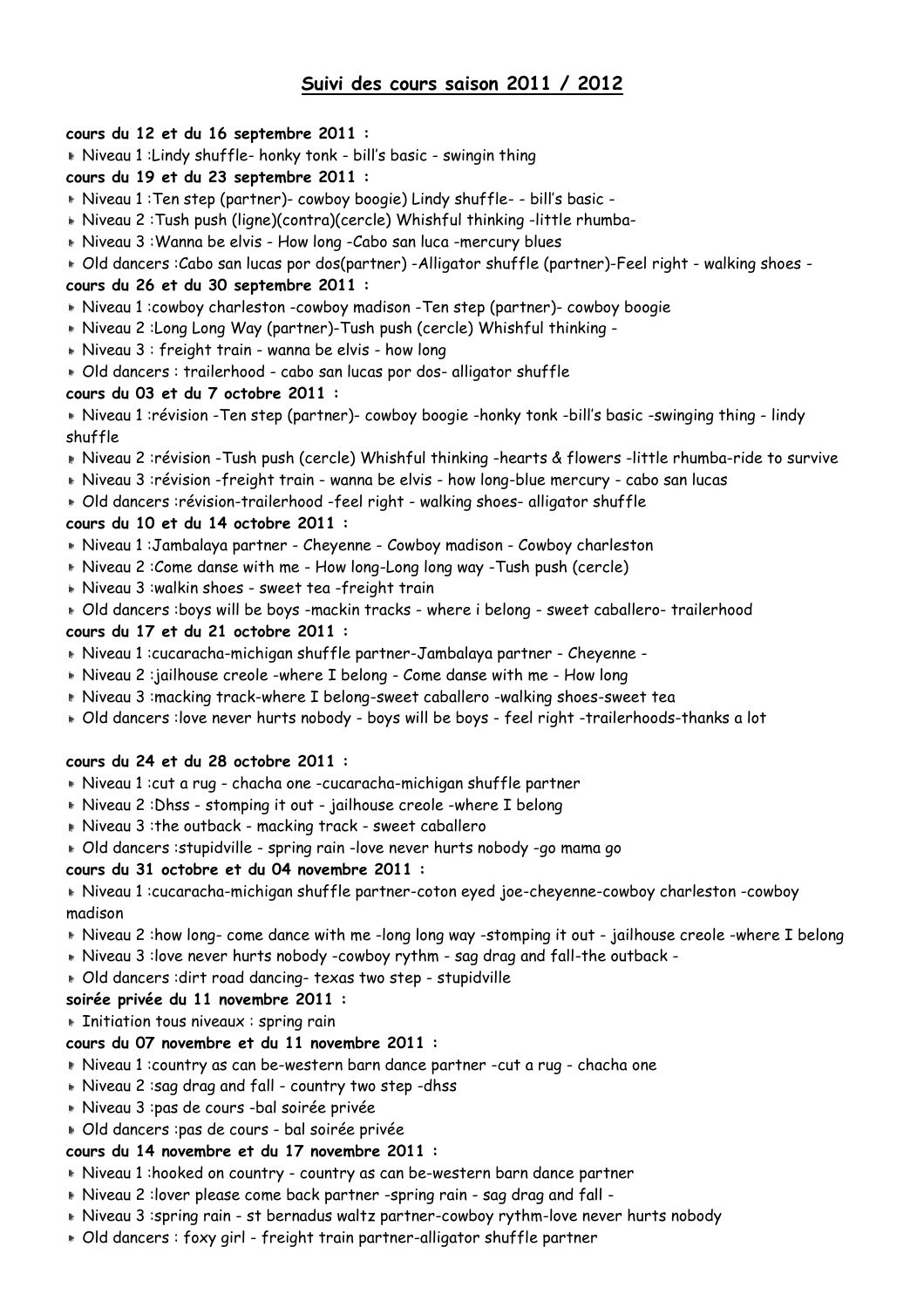#### **cours du 21 novembre et du 25 novembre 2011 :**

- Niveau 1 :texas waltz partner hooked on country country as can be-western barn dance partner
- Niveau 2 :love never hurts nobody -lover please come back partner -spring rain country to step -
- Niveau 3 : boys will be boys st bernardus walt the outback -spring rain
- Old dancers : dity road dancing- freight train partner foxy girl -

### **cours du 28 novembre et du 03 decembre 2011 :**

- Niveau 1 :Easy come easy go grundy gallop -texas waltz partner
- Niveau 2 :cadillac and caviar- love never hurt nobody -lover please come back partner -spring rain
- Cour commun Niveau 3 et old dancers : special joni harm love never hurt somebody weet caballero side by side (nouveau) + walkin shoe - boys will be boys

### **cours du 05 decembre et du 09 decembre 2011 :**

- Niveau 1 :jingle bell -Easy come easy go grundy gallop -cut a rug country as can be hooked on country
- Niveau 2 :cadillac and caviar- love never hurt nobody -country two step -spring rain how long -sag drag and fall
- Cours commun Niveau 3 et old dancers : side by side tall t chattaoochee

### **cours du 12 decembre et du 16 decembre 2011 :**

Niveau 1 :the wanderer conta dance -jingle bell -

 Niveau 2 :skee bompus (contra dance) - cadillac and caviar- love never hurt nobody-spring rain -sag drag and fall

- Niveau 3 :stupidville -side by side -tall t boys will be boys -cowboy rythm
- Old dancers : foxy girl-freight train partner feel right side by side

### **Cours du 19 decembre et du 23 decembre 2011 :**

- Niveau 1 :spring rain -the wanderer conta dance -jingle bell -gundy gallop -texas waltz
- Niveau 2 :beer for my horses -skee bompus (contra dance) cadillac and caviar- love never hurt nobody-
- Niveau 3 et Old dancers : Cours commun-Bandito's last ride Christmas rock + mini bal

### **cours du 02 janvier et du 06 janvier 2012 :**

- Niveau 1 :spring rain -little rumba -gundy gallop -easy come easy go
- Niveau 2 :beer for my horses -walking shoes christmas rock- love never hurt nobody-
- Niveau 3 :good time jackson bandito's last ride stupidville -christmas rock
- Old dancers : make this day -bandito's last ride -christmas rock-alligator shuffle **cours du 16 janvier et du 20 janvier 2012 :**
- Niveau 1 :beautiful day -where I belong -spring rain -little rumba cut a rug
- Niveau 2 :wild stallion-home to louisiana -walking shoes sag drag & fall
- Niveau 3 :trailerhood-foxy girl good time jackson -banditos last ride
- Old dancers :baby bubble love u2 much make this day cabo san lucas por dos **soirée du15 janvier 2012 :**
- **Initiation : Love 2U much**

### **cours du 02 janvier et du 06 janvier 2012 :**

- Niveau 1 :spring rain -little rumba -gundy gallop -easy come easy go
- Niveau 2 :beer for my horses -walking shoes christmas rock- love never hurt nobody-
- Niveau 3 :good time jackson bandito's last ride stupidville -christmas rock
- Old dancers : make this day -bandito's last ride -christmas rock-alligator shuffle

### **cours du 09 janvier et du 13 janvier 2012 :**

- Niveau 1 :where I belong el paso partner -spring rain -little rumba -
- Niveau 2 :home to louisiana -beer for my horses -walking shoes christmas rock
- Niveau 3 :foxy girl-good time jackson-stupidville -bandito's last ride
- Old dancers :make this day-side by side -trailerhood -freight train partner

## **soirée du15 janvier 2012 :**

**Fig. 1.** Initiation: Love 2U much

### **cours du 16 janvier et du 20 janvier 2012 :**

- Niveau 1 :beautiful day -where I belong -spring rain -little rumba cut a rug
- Niveau 2 :wild stallion-home to louisiana -walking shoes sag drag & fall
- Niveau 3 :trailerhood-foxy girl good time jackson -banditos last ride
- Old dancers :baby bubble love u2 much make this day cabo san lucas por dos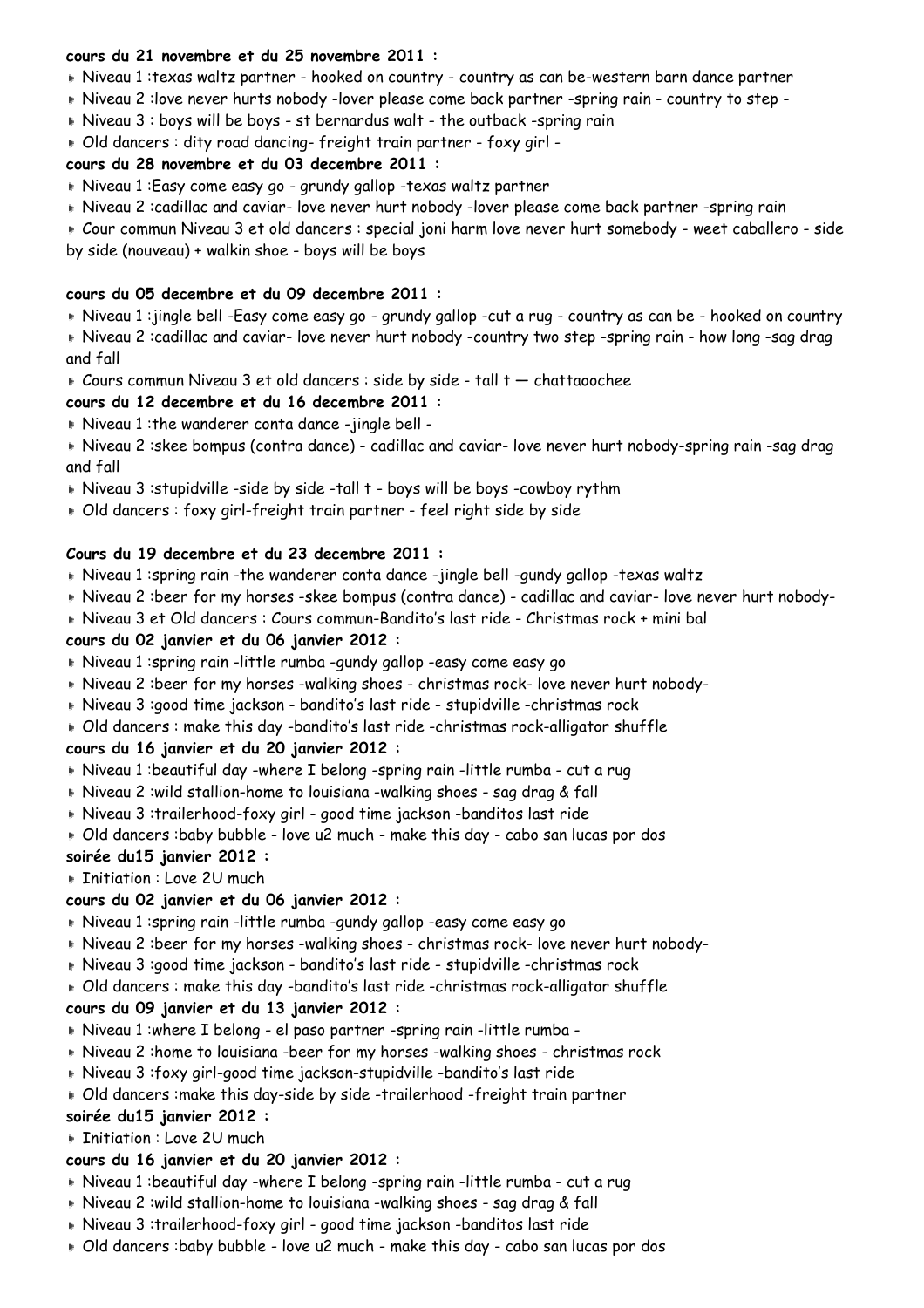### **cours du 23 janvier et du 27 janvier 2012 :**

Niveau 1 :love trick -beautiful day -where I belong -spring rain -little rumba -

- Niveau 2 :every cotton pickin morning -wild stallion-home to louisiana-sag drag& fall
- Niveau 3 :baby bubbles love u2 much trailerhood foxy girl wild stallion
- Old dancers : cheyenne woman (partner ) -baby bubbles love u2 much -this & that

### **cours du 30 janvier et du 03 février 2012 :**

 Niveau 1 :la chappeloise (festive)-ten step -spring rain-the wanderer -grundy gallop - little rumba -easy come easy go where i belong

 Niveau 2 :beer for my horse - cadillac & caviar - christmas rock - love never hurt nobody - walkin shoes home to louisiana

 Niveau 3 :foxy girl-stupidville-boy will be boys- wanna be elvis -mackin tracks- the outback -good time jackson

 Old dancers :nostalgie : twist & shake- my maria +baby bubbles-freight train partner-Cheyenne womanside by side

### **cours du 06 fevrier et du 10 février 2012 :**

- Niveau 1 :pas de cours cause intemperies
- Niveau 2 :pas de cours cause intempéries
- Niveau 3 : it's a country things- twist & shake wanna be elvis guitar man -
- Old dancers : nostalgie tequilla- my maria baby bubbles cheyenne woman

#### **cours du 13 fevrier et du 17 février 2012 :**

- Niveau 1 :alligator rock- beautiful day love trick el paso
- Niveau 2 :guitar man every coton picking morning- wild stallion
- Niveau 3 : Toes it's a country things- twist & shake baby bubbles
- Old dancers : Pound sign tequilla- santa fe partner my maria

#### **cours du 20 fevrier et du 24 février 2012 :**

- Niveau 1 :cmrah rumba -cowgirl twist -alligator rock-
- Niveau 2 :country walkin'-girl things partnerguitar man wild stallion
- Niveau 3 : go mama go toes-it's a country things twist & shake
- Old dancers :three step boogie-pound sign my maria- start the car

### **cours du 27 fevrier et du 02 mars 2012 :**

- Niveau 1 :stroll along chacha -cmrah rumba -cowgirl twist -alligator rock-
- Niveau 2 :Bop the B-country walkin'-girl things partner-guitar man -
- Niveau 3 :Pound sign go mama go toes- it's a country things
- Old dancers :Broken heart spécial old time virginia reel et buffalo gal

#### **cours du 05 mars et du 09 mars 2012 :**

 Niveau 1 :Patty cake polka (mixer)-hooked on country - cut a rug - love trick - texas waltz - cucaracha cowboy charleston -spring rain

 Niveau 2 : every cotton picking morning - wild stallion - home to louisiana -sag drag and fall-walkin shoes lover please come back

- Niveau 3 :révision
- Old dancers :revision

### **cours du 12 mars et du 16 mars 2012 :**

- Niveau 1 :Seminole wind some beach stroll along chacha -cmrah rumba
- Niveau 2 : Wayfaring stranger-poun sign guitar man girl things
- Niveau 3 :time that it would take copperhead road -pound sign go mama go
- Old dancers :zurracapote (contra)-blue jean swing 3 step boogie-thank al ot

### **cours du 19 mars et du 23 mars 2012 :**

- Niveau 1 :country seventeen shuffle-Seminole wind some beach stroll along chacha -
- Niveau 2 : Jambalaya -Wayfaring stranger-pound sign Bob the B
- Niveau 3 : révision

### Old dancers : révision

### **cours du 26 mars et du 30 mars 2012 :**

- Niveau 1 :Walkin shoes-country seventeen shuffle-Seminole wind some beach
- Niveau 2 : Ridin -Jambalaya -Wayfaring stranger-pound sign
- Niveau 3 :thanks a lot (mavis)-time that it would take pound sign
- Old dancers :all you need stop crying zurracapote- banditos last ride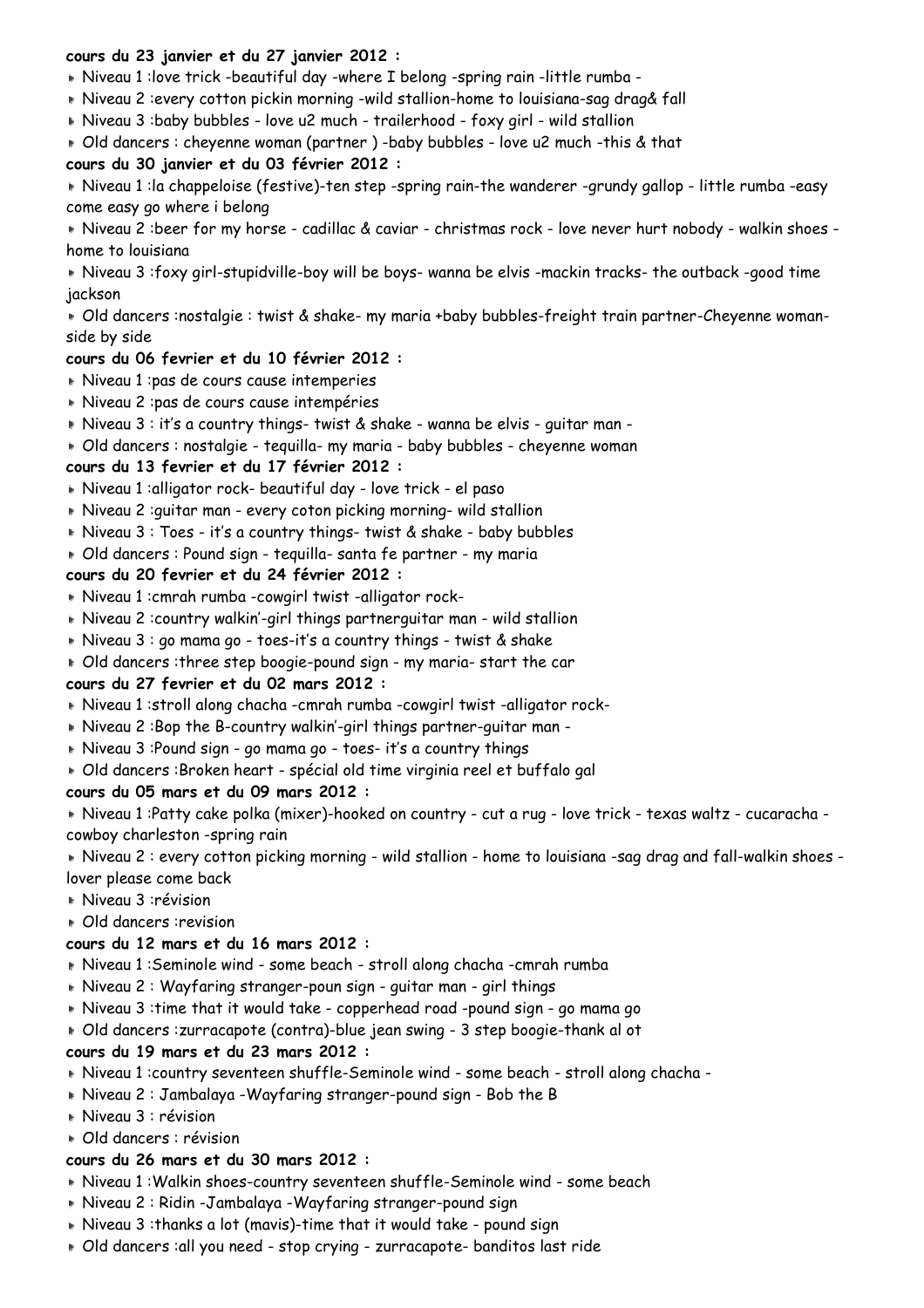### **cours du 02 avril et du 06 avril 2012 :**

Niveau 1 :Tush push - Walkin shoes-country seventeen shuffle-Seminole wind

Niveau 2 : Tailgate -Ridin -Jambalaya -Bop the b

 Niveau 3 : Broken heart - Blue jean swing(partner) -thanks à lot - time that it would take - bandito's last ride

Old dancers : 8 ball - all you need - stop crying - feel right

### **cours du 09 avril et du 13 avril 2012 :**

 Niveau 1 :Spring rain -Walkin shoes-michigan shuffle-country seventeen shuffle-Seminole wind-stroll along chacha -cmrah rumba

- Niveau 2 :bandito's last ride-guitar man -girl things -how long
- Niveau 3 :Rock around the clock-This & that broken heart blue jean swing side by side
- Old dancers : Canadian carousel (partners) 8 ball all you need stop crying tequilla

## **cours du 16 avril et du 20 avril 2012 :**

- Niveau 1 :-bandito's last ride- tush push -Walkin shoes
- Niveau 2 :mexico shuffle partner -bandito's last ride-tailgate -ridin
- Niveau 3 :stop crying alligator shuffle(partner)-this & that rock around the clock
- Old dancers : Bad things canadian crousel 8 ball

## **cours du 23 avril et du 27 avril 2012 :**

 Niveau 1 :stomping it out-bandito's last ride- tush push -Walkin shoes-countryseventeen shuffle-seminole wind

- Niveau 2 :foxy girl-mexico shuffle partner -bandito's last ride-tailgate -jambalaya
- Niveau 3 : all you need -2 hell & back- stop crying alligator shuffle
- Old dancers :Rockingham rumble (partner ) -bad things line bad things partner

## **cours du 30 avril et du 04 mai 2012 :**

- Niveau 1 : révision
- Niveau 2 : révision
- Niveau 3 : révision
- Old dancers : révision

### **cours du 07 mai et du 11 mai 2012 :**

- Niveau 1 : D.H.S.S. stomping it out- bandito's last ride walkin shoes- tush push
- Niveau 2 :stop crying alligator shuffle (partner) -mexico shuffle (partner)- foxy girl
- Niveau 3 :make this day all you need -2 hell & back
- Old dancers :Rockingham rumble (partner ) -bad things line bad things partner

## **cours du 14 mai et du 18 mai 2012 :**

 Niveau 1 : D.H.S.S. - stomping it out- bandito's last ride - walkin shoes- some beach - where I belong country seventeen shuffle-cowboy charleston

 Niveau 2 :stop crying - alligator shuffle (partner) -mexico shuffle (partner)- foxy girl-how long - jambalya - ridin - tailgate-love never hurt nobody

 Niveau 3 : make this day-broken heart - this & that-stop crying - all you need - 2 heel back-alligator shuffle

 Old dancers :bad things-8 ball-freight train partner – texas two step-stupidville –boys will be boys -feel right

### **cours du 21 mai et du 25 mai 2012 :**

- Niveau 1 : God blessed texas -D.H.S.S. stomping it out- bandito's last ride -
- Niveau 2 :Sugar & paï -stop crying foxy girl- tailgate-
- Cours commun Niveau 3 et Old dancers :colorado girl line colorado girls partner make this day baby bubble - pound sign

## **cours du 29 mai et du 01 juin 2012 :**

- Niveau 1 et Niveau 2 :pas de cours (férié)
- Cours Niveau 3 : nieul les saintes -tequilla rumba stroll make this day -colorado girl
- Old dancers :nieul les saintes love gonna make it bad things leave behind -start the car-

## **cours du 04 juin 2012 et du 08 juin 2012 :**

Niveau 1 et Niveau 2 :irish stew - dhss - stompin it out -bandito's last ride